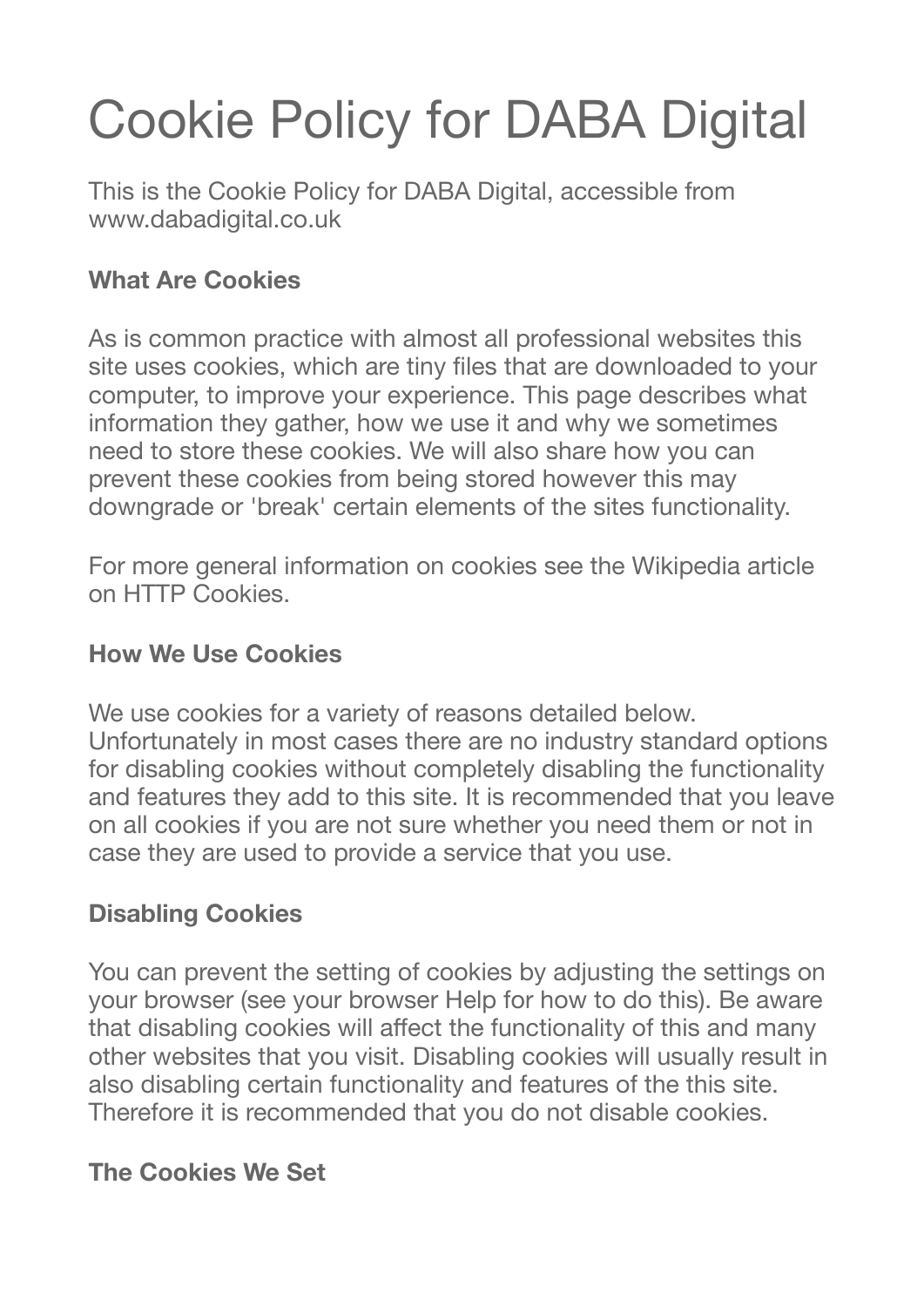- Email newsletters related cookies This site offers newsletter or email subscription services and cookies may be used to remember if you are already registered and whether to show certain notifications which might only be valid to subscribed/unsubscribed users.
- Forms related cookies When you submit data to through a form such as those found on contact pages or comment forms cookies may be set to remember your user details for future correspondence.

#### **Third Party Cookies**

In some special cases we also use cookies provided by trusted third parties. The following section details which third party cookies you might encounter through this site.

This site uses Google Analytics which is one of the most widespread and trusted analytics solution on the web for helping us to understand how you use the site and ways that we can improve your experience. These cookies may track things such as how long you spend on the site and the pages that you visit so we can continue to produce engaging content.

For more information on Google Analytics cookies, see the official Google Analytics page.

• From time to time we test new features and make subtle changes to the way that the site is delivered. When we are still testing new features these cookies may be used to ensure that you receive a consistent experience whilst on the site whilst ensuring we understand which optimisations our users appreciate the most.